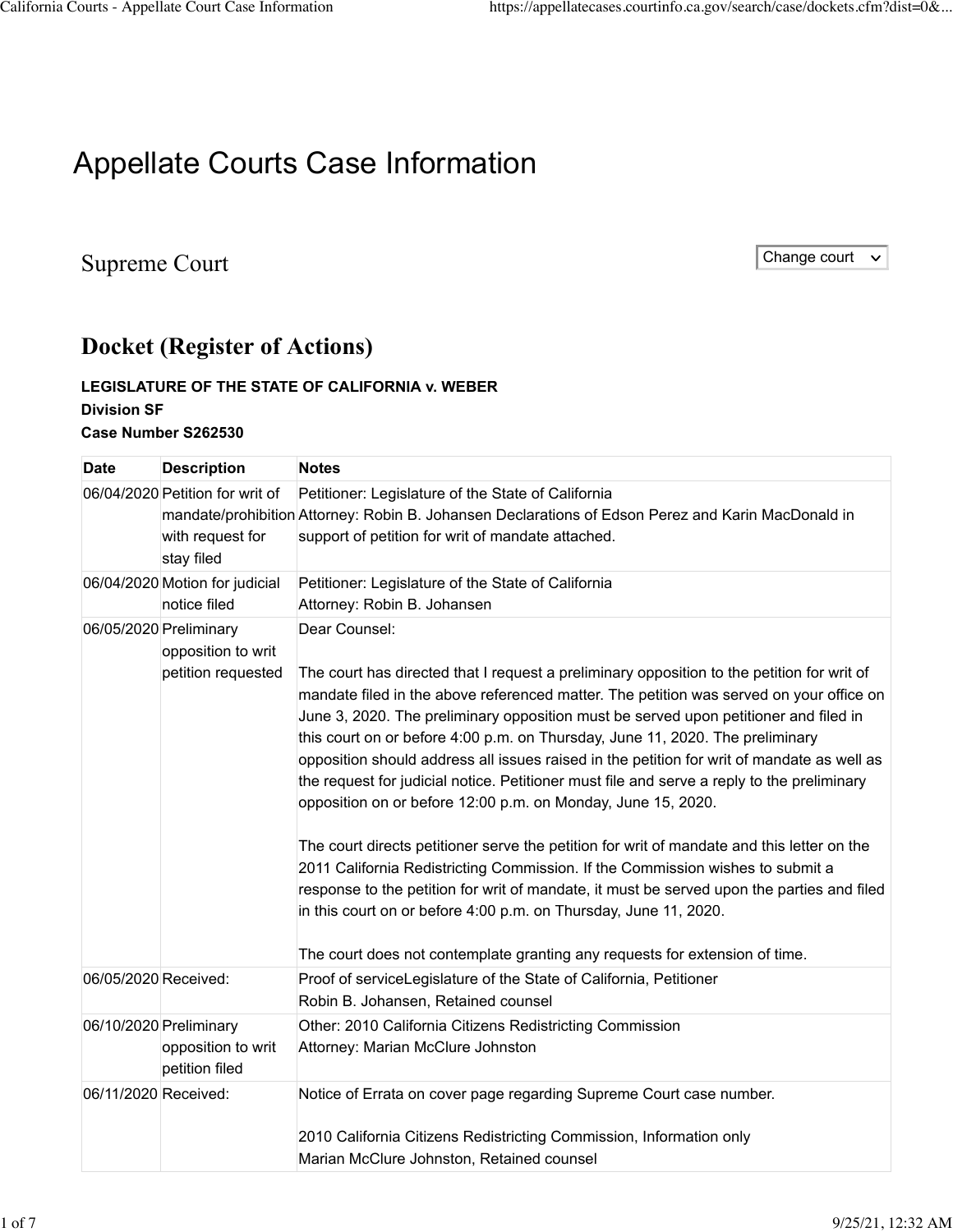|                        | 06/11/2020 Preliminary<br>opposition to writ<br>petition filed | Respondent: Shirley N. Weber<br>Attorney: P. Patty Li                                                                                                                                                                                                                                                                                                                                                                                                                                                                                                                                                                                                                                                                                                                                                     |
|------------------------|----------------------------------------------------------------|-----------------------------------------------------------------------------------------------------------------------------------------------------------------------------------------------------------------------------------------------------------------------------------------------------------------------------------------------------------------------------------------------------------------------------------------------------------------------------------------------------------------------------------------------------------------------------------------------------------------------------------------------------------------------------------------------------------------------------------------------------------------------------------------------------------|
|                        | 06/11/2020 Exhibit(s) lodged                                   | Additional Documents: Declarations and Exhibits A-D<br>Alex Padilla, Respondent<br>P. Patty Li, AG staff                                                                                                                                                                                                                                                                                                                                                                                                                                                                                                                                                                                                                                                                                                  |
| 06/15/2020 Reply to    | preliminary<br>opposition filed                                | Petitioner: Legislature of the State of California<br>Attorney: Robin B. Johansen                                                                                                                                                                                                                                                                                                                                                                                                                                                                                                                                                                                                                                                                                                                         |
| 06/22/2020 Order filed |                                                                | The emergency petition for writ of mandate and request for immediate relief filed on<br>June 3, 2020 has been read and considered.<br>The parties are notified this court may issue a peremptory writ in the first instance<br>extending the time limits for the Citizens Redistricting Commission to release draft maps<br>for public comment and certify final redistricting maps for the State's Assembly, Senate,<br>Board of Equalization and congressional districts. (See Cal. Const., art. XXI, § 2, subd.<br>(g); Gov. Code, § 8253, subd. (a)(7); Palma v. U.S. Industrial Fasteners, Inc. (1984) 36<br>Cal.3d 171; Lewis v. Superior Court (1999) 19 Cal.4th 1232.) Respondent and the<br>Citizens Redistricting Commission must serve and file any oppositions on or before<br>June 29, 2020. |
| 06/25/2020 Filed:      |                                                                | Notification that the 2010 Califomia Citizens Redistricting Commission (2010<br>Commission) has no opposition to the Petition filed by the Legislature of the State of<br>California and no opposition to this Court issuing a peremptory writ in the first instance<br>extending the time limits for the 2020 California Citizens Redistricting Commission<br>(2020Commission) to release draft maps, allow public comment, and certify final<br>redistricting maps for the State's Assembly, Senate, Board of Equalization, and<br>congressional districts.<br>2010 California Citizens Redistricting Commission, Other<br>Marian McClure Johnston, Retained counsel                                                                                                                                    |
| 06/26/2020 Filed:      |                                                                | Response to Charles T. Munger Letter in Support of Petition for Writ of Mandate<br>Legislature of the State of California, Petitioner<br>Robin B. Johansen, Retained counsel                                                                                                                                                                                                                                                                                                                                                                                                                                                                                                                                                                                                                              |
| 06/29/2020 Filed:      |                                                                | Respondent Secretary of State's Notice of Non-Opposition to Peremptory Writ<br>Alex Padilla, Respondent<br>P. Patty Li, AG staff                                                                                                                                                                                                                                                                                                                                                                                                                                                                                                                                                                                                                                                                          |
| 06/29/2020 Filed:      |                                                                | Reply to Response filed by petitioner on June 26, 2020.<br>By Marguerite Mary Leoni, attorney for Charles T. Munger, Jr.                                                                                                                                                                                                                                                                                                                                                                                                                                                                                                                                                                                                                                                                                  |
| 07/13/2020 Notice of   | forthcoming opinion<br>posted                                  | To be filed Friday, July 17, 2020 at 10 a.m.                                                                                                                                                                                                                                                                                                                                                                                                                                                                                                                                                                                                                                                                                                                                                              |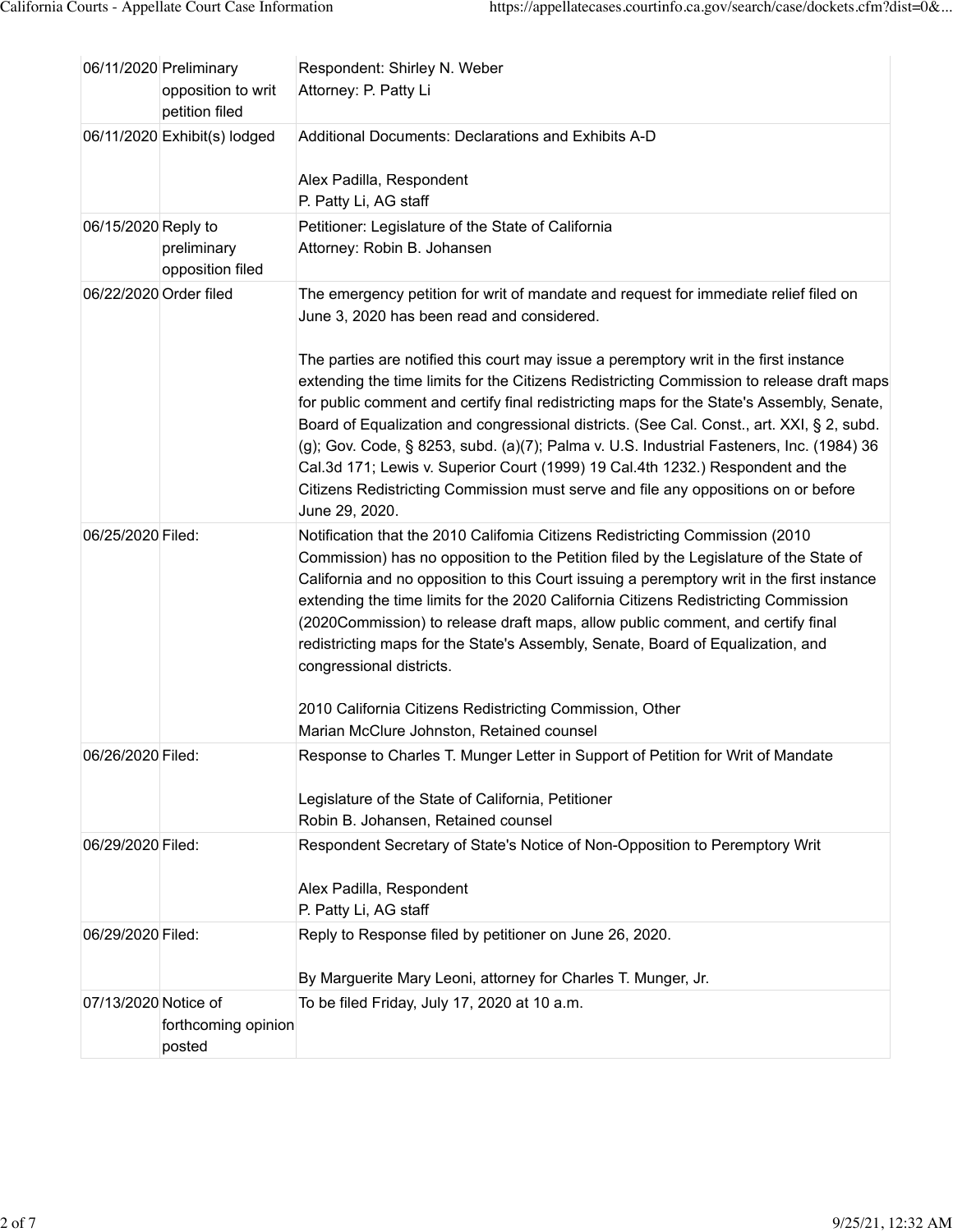|  | peremptory writ of                                         | 07/17/2020 Opinion filed: Let a We grant the Legislature's petition and issue a peremptory writ of mandate as follows:                                                                                                                                                                                                                                                                                                                                                                                                                                                                                                                        |
|--|------------------------------------------------------------|-----------------------------------------------------------------------------------------------------------------------------------------------------------------------------------------------------------------------------------------------------------------------------------------------------------------------------------------------------------------------------------------------------------------------------------------------------------------------------------------------------------------------------------------------------------------------------------------------------------------------------------------------|
|  | mandate issue                                              | (i) The Commission is directed to release the first preliminary statewide maps for the<br>congressional, State Senatorial, Assembly, and State Board of Equalization districts for<br>public display and comment no later than November 1, 2021, notwithstanding<br>Government Code section 8253, subdivision (a)(7).                                                                                                                                                                                                                                                                                                                         |
|  |                                                            | (ii) The Commission is directed to approve and certify the final statewide maps to the<br>Secretary of State by no later than December 15, 2021. If the maps are approved and<br>certified by this date, the Secretary of State shall consider the maps approved and<br>certified consistent with the requirements of article XXI, section 2, subdivision (g) of the<br>California Constitution.                                                                                                                                                                                                                                              |
|  |                                                            | If the federal government transmits the census data to the state later than July 31,<br>2021, the number of days of additional delay shall be considered to be the "additional<br>federal delay." In the event additional federal delay occurs, the Commission is directed<br>to release the first preliminary statewide maps by no later than the date following<br>November 1, 2021, that extends the November 1 deadline by the additional federal<br>delay, and to approve and certify the final maps by no later than the date following<br>December 15, 2021, that extends the December 15 deadline by the additional federal<br>delay. |
|  |                                                            | In the event the federal government transmits the census data to the state before July<br>31, 2021, the Commission should make every effort to expedite its process and release<br>the preliminary and final maps in advance of the deadlines set forth above.                                                                                                                                                                                                                                                                                                                                                                                |
|  |                                                            | This decision shall be final upon the filing of this opinion. (Cal. Rules of Court, rule<br>8.490(b)(2)(A); Ng v. Superior Court (1992) 4 Cal.4th 29, 34, fn. 1.)                                                                                                                                                                                                                                                                                                                                                                                                                                                                             |
|  |                                                            | Majority Opinion by Kruger, J.                                                                                                                                                                                                                                                                                                                                                                                                                                                                                                                                                                                                                |
|  |                                                            | -- joined by Cantil-Sakauye, C. J., Chin, Corrigan, Liu, Cuéllar, and Groban, JJ.                                                                                                                                                                                                                                                                                                                                                                                                                                                                                                                                                             |
|  | 07/17/2020 Letter sent to<br>counsel: opinion<br>now final |                                                                                                                                                                                                                                                                                                                                                                                                                                                                                                                                                                                                                                               |
|  | 08/20/2021 Motion filed                                    | by Fredric Woocher, counsel for California Citizens Redistricting Commission entitled,<br>"Emergency Motion of California Citizens Redistricting Commission to Clarify and/or<br>Modify Writ of Mandate"                                                                                                                                                                                                                                                                                                                                                                                                                                      |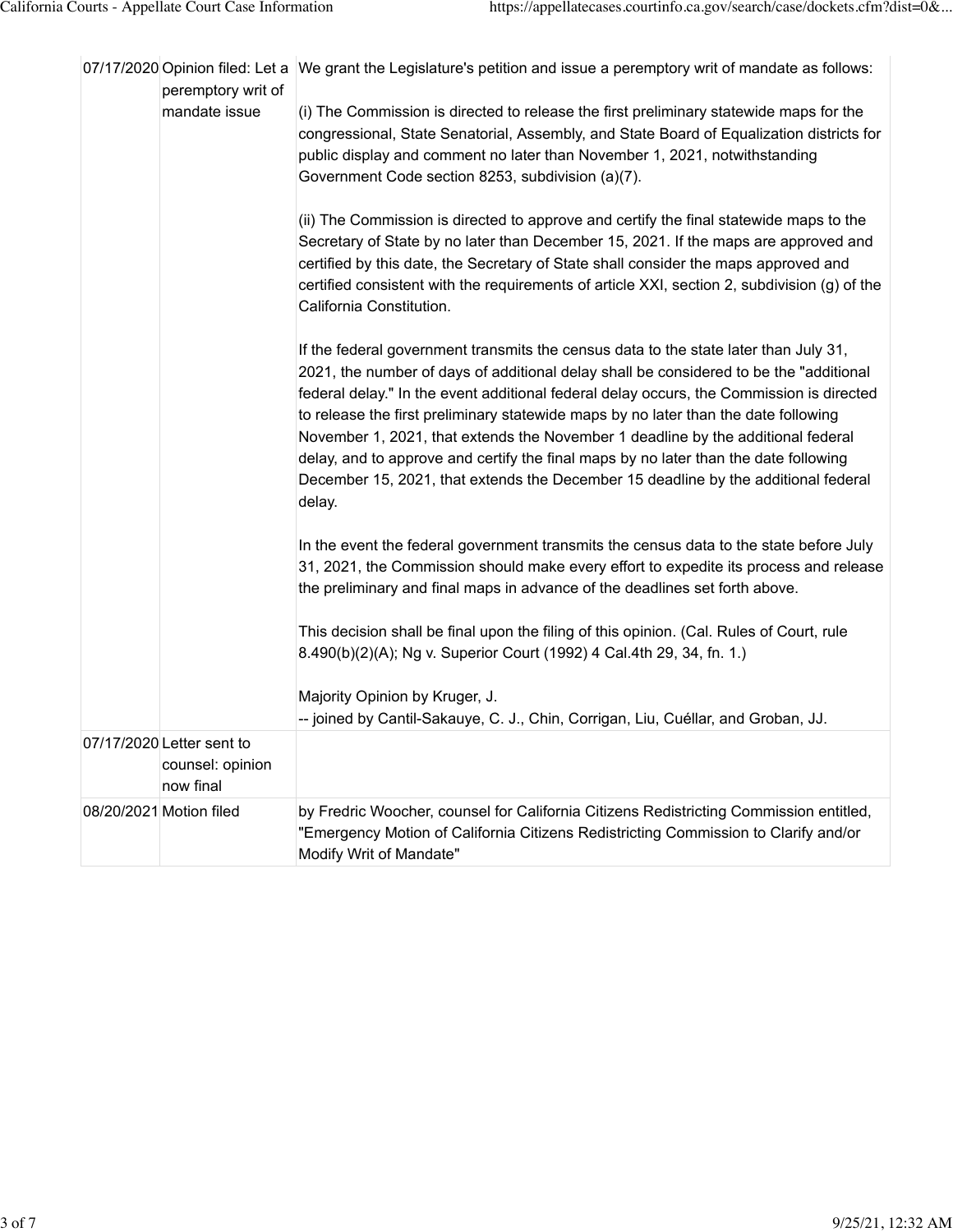|                   | 08/23/2021 Opposition        | August 23, 2021                                                                                                                                                                                                                                                                                                                                                                                                                                                                               |
|-------------------|------------------------------|-----------------------------------------------------------------------------------------------------------------------------------------------------------------------------------------------------------------------------------------------------------------------------------------------------------------------------------------------------------------------------------------------------------------------------------------------------------------------------------------------|
|                   | requested                    | Re: S262530 - Legislature of the State of California v. Padilla                                                                                                                                                                                                                                                                                                                                                                                                                               |
|                   |                              | Dear Counsel:                                                                                                                                                                                                                                                                                                                                                                                                                                                                                 |
|                   |                              | The court has directed that I request a response to the motion to clarify and/or modify<br>the petition for writ of mandate filed in the above-referenced matter. The motion was<br>served on your offices on August 20, 2021. The Legislature and the Secretary of State<br>must serve and file a response to the motion in this court on or before 3:00 p.m. on<br>Tuesday, September 7, 2021. Any reply must be served and filed on or before 12:00<br>p.m. on Monday, September 13, 2021. |
|                   |                              | Any submission from any amicus curiae regarding the motion should be served and<br>filed as soon as possible, and in any event, no later than 12:00 p.m. on September 13,<br>2021.                                                                                                                                                                                                                                                                                                            |
|                   |                              | The court does not contemplate granting any request for extension of time.                                                                                                                                                                                                                                                                                                                                                                                                                    |
|                   |                              | Very truly yours,                                                                                                                                                                                                                                                                                                                                                                                                                                                                             |
|                   |                              | JORGE E. NAVARRETE                                                                                                                                                                                                                                                                                                                                                                                                                                                                            |
|                   |                              | Clerk and<br>Executive Officer of the Supreme Court                                                                                                                                                                                                                                                                                                                                                                                                                                           |
| 09/07/2021 Filed: |                              | Amici Curiae Letter in Support of Emergency Motion of California Citizens Redistricting<br>Commission to Clarify and/or Modify Writ of Mandate                                                                                                                                                                                                                                                                                                                                                |
|                   |                              | California Common Cause, Amicus Curiae<br>R. Adam Lauridsen, Retained counsel                                                                                                                                                                                                                                                                                                                                                                                                                 |
|                   |                              | League of Women Voters of California, Amicus Curiae<br>R. Adam Lauridsen, Retained counsel                                                                                                                                                                                                                                                                                                                                                                                                    |
|                   |                              | ** ET AL. **                                                                                                                                                                                                                                                                                                                                                                                                                                                                                  |
|                   | 09/07/2021 Opposition filed  | Petitioner: Legislature of the State of California<br>Attorney: Robin B. Johansen                                                                                                                                                                                                                                                                                                                                                                                                             |
|                   | 09/07/2021 Opposition filed  | Respondent: Shirley N. Weber<br>Attorney: P. Patty Li                                                                                                                                                                                                                                                                                                                                                                                                                                         |
|                   | 09/07/2021 Exhibit(s) lodged | Declaration of Jana M. Lean in Support of Respondent Secretary of State's Opposition<br>to Emergency Motion to Clarify and/or Modify Writ of Mandate                                                                                                                                                                                                                                                                                                                                          |
|                   |                              | Shirley N. Weber, Respondent<br>P. Patty Li, AG staff                                                                                                                                                                                                                                                                                                                                                                                                                                         |
| 09/09/2021 Filed: |                              | Amici Curiae Letter in Oppose to the Emergency Motion of California Citizens<br>Redistricting Commission to Clarify and/or Modify Writ of Mandate                                                                                                                                                                                                                                                                                                                                             |
|                   |                              | Donna Johnston, Amicus Curiae<br>Deborah Lynne Micheli, Retained counsel                                                                                                                                                                                                                                                                                                                                                                                                                      |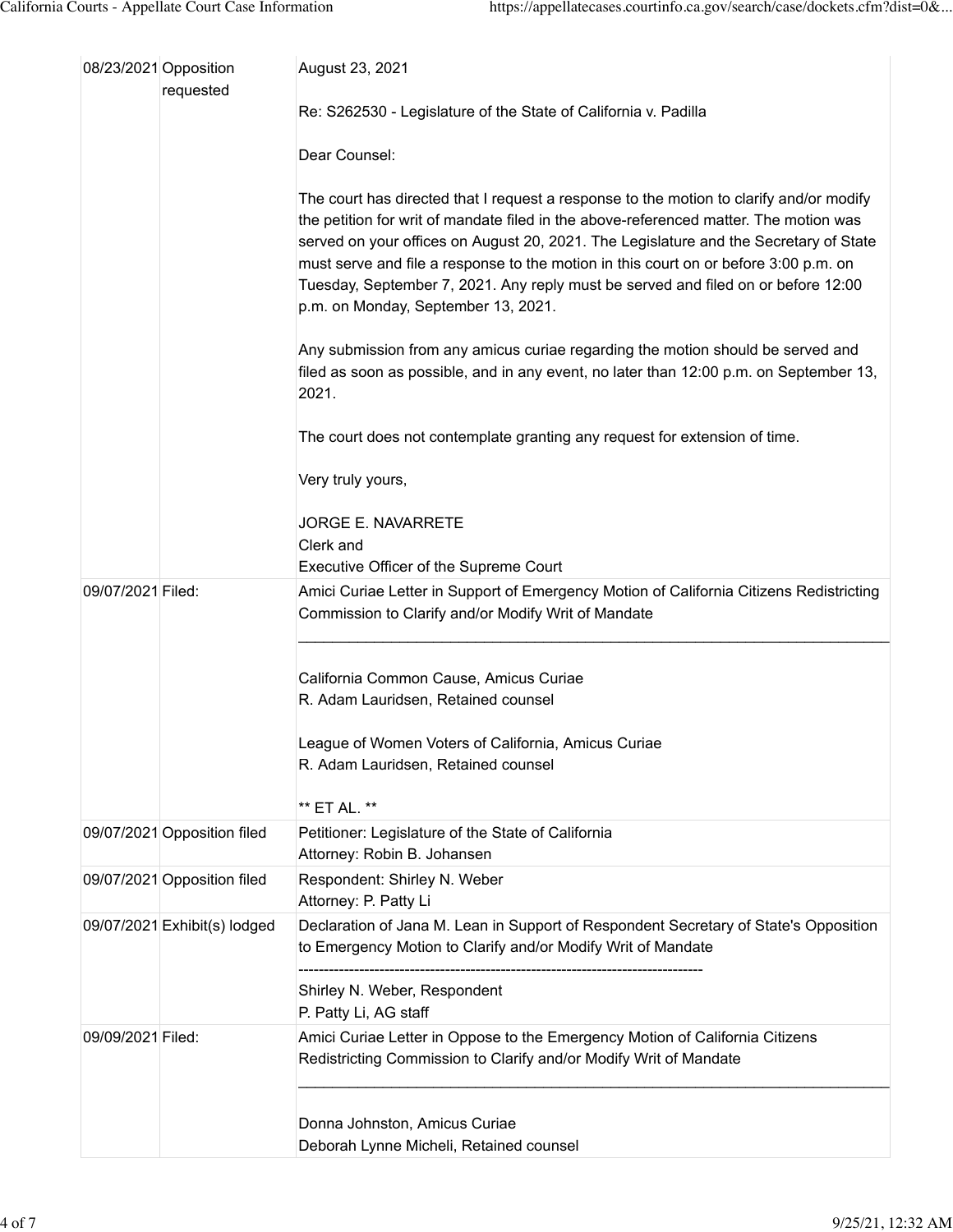| 09/13/2021 Filed:      |                                 | Amici Curiae Letter in Oppose to the Emergency Motion of California Citizens<br>Redistricting Commission to Clarify and/or Modify Writ of Mandate                                           |
|------------------------|---------------------------------|---------------------------------------------------------------------------------------------------------------------------------------------------------------------------------------------|
|                        |                                 | Joe Paul Gonzalez, Amicus Curiae<br>Joseph Wells Ellinwood, County counsel                                                                                                                  |
| 09/13/2021 Filed:      |                                 | Amici Curiae Letter in Oppose to the Emergency Motion of California Citizens<br>Redistricting Commission to Clarify and/or Modify Writ of Mandate                                           |
|                        |                                 | John Tuteur, Amicus Curiae<br>Silva Darbinian, County counsel                                                                                                                               |
| 09/13/2021 Filed:      |                                 | Amici Curiae Letter in Oppose to the Emergency Motion of California Citizens<br>Redistricting Commission to Clarify and/or Modify Writ of Mandate                                           |
|                        |                                 | Dean C. Logan, Amicus Curiae<br>Gina Eachus, County counsel                                                                                                                                 |
| 09/13/2021 Reply to    | preliminary<br>opposition filed | Other: 2010 California Citizens Redistricting Commission<br>Attorney: Michael J. Strumwasser                                                                                                |
| 09/14/2021 Order filed |                                 | LEGISLATURE OF THE STATE OF CALIFORNIA,<br>Petitioner,<br>v.<br>ALEX PADILLA, as Secretary of State, etc.,<br>Respondent.                                                                   |
|                        |                                 | The above entitled matter is retitled as follows:                                                                                                                                           |
|                        |                                 | LEGISLATURE OF THE STATE OF CALIFORNIA,<br>Petitioner,<br>V.<br>SHIRLEY N. WEBER, as Secretary of State, etc.,<br>Respondent.                                                               |
| 09/16/2021 Received:   |                                 | Notice of errata reflecting correction of respondent's opposition to emergency motion to<br>clarify and/or modify writ of mandate.<br>Shirley N. Weber, Respondent<br>P. Patty Li, AG staff |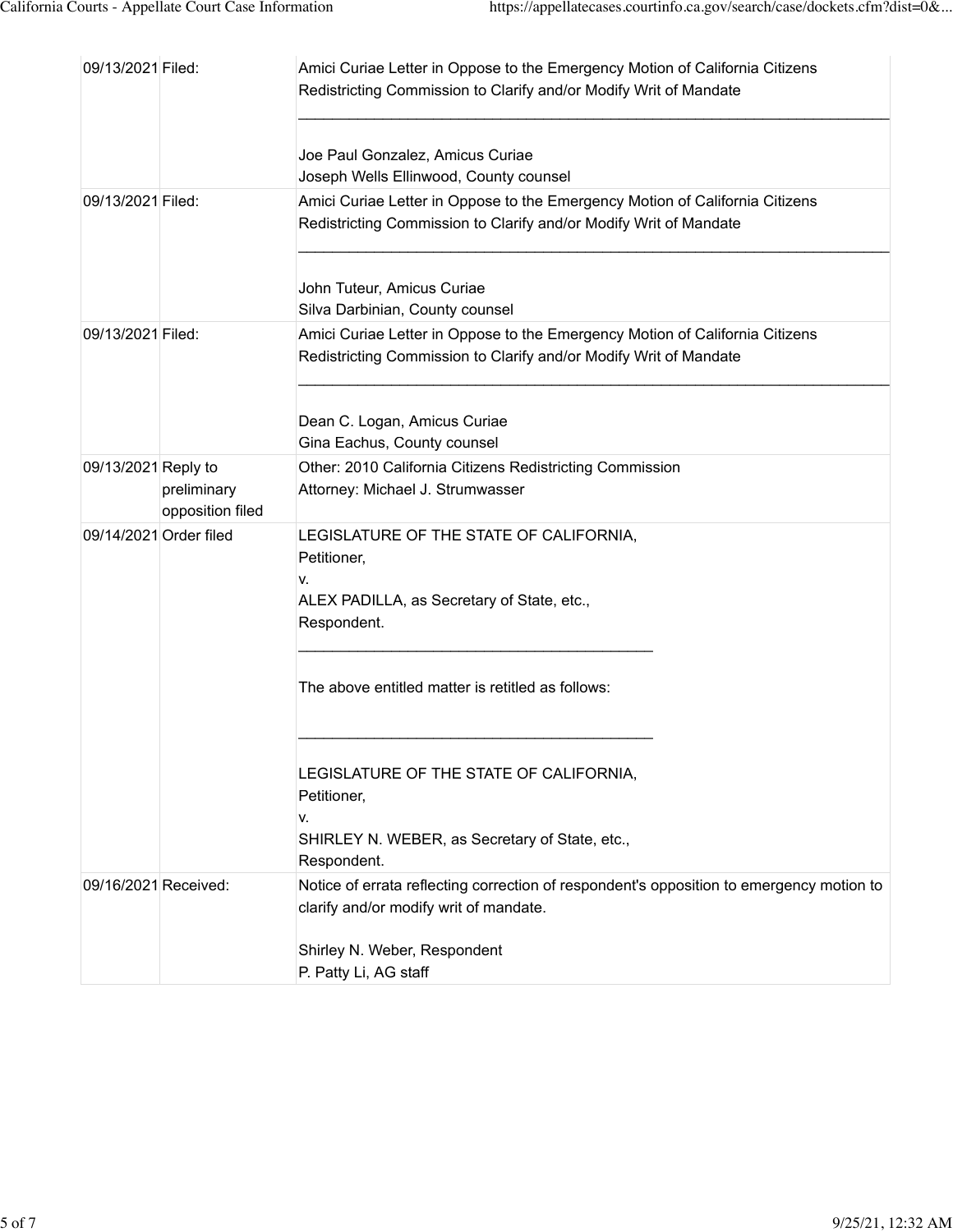09/22/2021 Order: (dispositive) The Citizens Redistricting Commission has filed an emergency motion to clarify and/or modify the peremptory writ of mandate that we issued in this matter on July 17, 2020. In that writ, we directed the Commission to release first preliminary statewide maps for the congressional, State Senatorial, Assembly, and State Board of Equalization districts for public display and comment no later than November 1, 2021, and approve and certify final statewide maps to the Secretary of State by no later than December 15, 2021. (See Legislature of the State of California v. Padilla (2020) 9 Cal.5th 867, 881-882 (Padilla).) We also held, "[i]f the federal government transmits the census data to the state later than July 31, 2021, the number of days of additional delay shall be considered to be the 'additional federal delay.' In the event additional federal delay occurs, the Commission is directed to release the first preliminary statewide maps by no later than the date following November 1, 2021, that extends the November 1 deadline by the additional federal delay, and to approve and certify the final maps by no later than the date following December 15, 2021, that extends the December 15 deadline by the additional federal delay." (Id. at p. 882.)

> The Commission requests that we extend the foregoing deadlines to release preliminary statewide maps and approve and certify final statewide maps to November 19, 2021 and January 14, 2022, respectively, because the federal government released census data in legacy format on August 12, 2021, the state was not able to process the data into a usable format until August 18, 2021, and an additional 11-day extension to approve and certify final maps will ensure full public participation by avoiding holding public meetings during the holiday season. The Commission also requests that we permit it to hold meetings in the fifteen days before approving and certifying final maps for the purpose of receiving public input testimony on three days' notice, notwithstanding Government Code section 8253, subdivision (a)(1).

We consider it appropriate to resolve this matter via motion. Our decision in Padilla anticipated that even after issuance of a peremptory writ of mandate, interested parties could return to this court for further relief as circumstances might warrant, and we expressly authorized them to do so. (Padilla, supra, 9 Cal.5th at p. 881.) We have jurisdiction under the state Constitution "to consider and grant appropriate relief when necessary to the orderly functioning of our electoral system." (Id. at p. 874; see Cal. Const., art. VI, § 10; Vandermost v. Bowen (2012) 53 Cal.4th 421, 451-453, 460.) Accordingly, and good cause appearing, the Commission's motion is granted in part. The peremptory writ of mandate is clarified and modified as follows:

(i) The Commission is directed to release the first preliminary statewide maps for the congressional, State Senatorial, Assembly, and State Board of Equalization districts for public display and comment no later than November 13, 2021 (because this date falls on a Saturday, it is extended to November 15, 2021 by operation of law pursuant to Elec. Code, § 8251, subd. (b)(2)), notwithstanding Government Code section 8253, subdivision (a)(7).

(ii) The Commission is directed to approve and certify the final statewide maps to the Secretary of State by no later than December 27, 2021. If the maps are approved and certified by this date, the Secretary of State shall consider the maps approved and certified consistent with the requirements of article XXI, section 2, subdivision (g) of the California Constitution.

(iii) The Commission shall provide three days' public notice for each meeting held in the